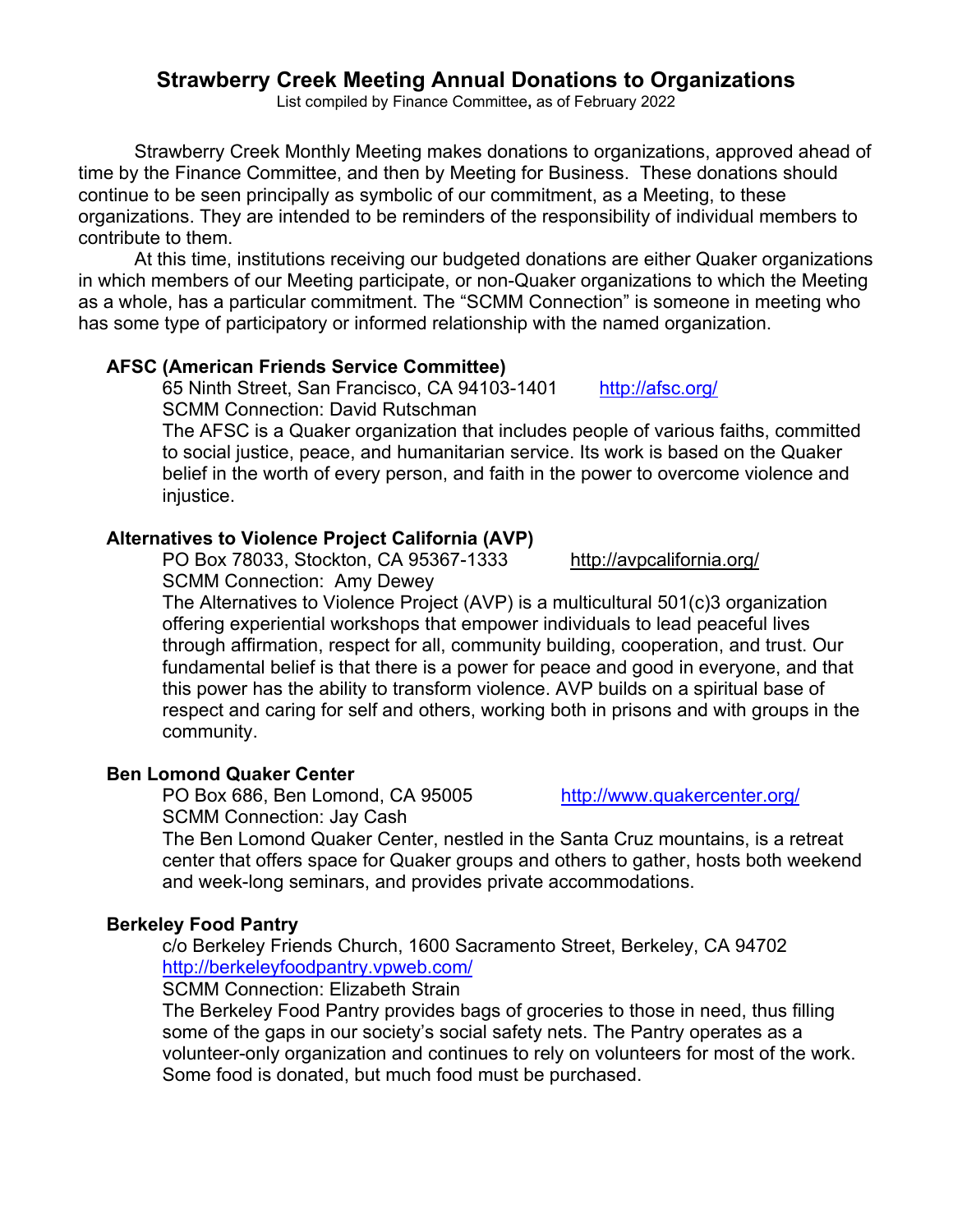## **College Park Quarterly Meeting Student Scholarship Fund**

c/o CPQM Treasurer, Cedar Green, 65 9<sup>th</sup> Street, San Francisco, CA 94103 http://collegepark.quaker.org/

SCMM Connection: Shelley Tanenbaum

Children of Quaker meetings, attending Quaker schools from kindergarten through  $12<sup>th</sup>$  grade, may apply for grants for up to \$1000 from the fund. Administered by CPQM Ministry and Oversight Committee.

## **FASE (Friends Association for Service to the Elderly)**

c/o Friends House, 684 Benicia Drive, Santa Rosa, CA 95409 http://www.friendshouse.org/

SCMM Connection: Mico Sorrel

This is a retirement community with assisted living and also medical facilities. The bulk of the residents live in independent living. Residents are activists, both in helping to run the facility and in working on wider concerns from a liberal point of view. FASE tries to maintain a balance of Quaker and non-Quaker residents.

## **FCLCA (Friends Committee on Legislation of California)**

1225 8th Street, Suite 220, Sacramento, CA 95814-4809 http://www.fclca.org/ SCMM Connection: Nathan Moon

The Friends Committee on Legislation is a nonpartisan, statewide public interest lobby founded by Quakers in 1952. FCLCA advocates for California state laws that are just, compassionate and respectful of the inherent worth of every person. FCL is a multi-issue advocacy organization, with a particular focus on criminal justice issues; in 2015 FCL added environmental concerns. Supporters include people of all backgrounds and beliefs. As the oldest social justice lobby in California, FCLCA has helped many faith-based and justice groups gain their own voice in Sacramento. FCLCA is a constant, vigilant and well-respected presence in Sacramento. Their fulltime registered lobbyist weighs in with legislators at the most critical time when laws and policy are being made. FCLCA also supports effective grassroots advocacy with tools for citizen lobbyists online and in-person. Their Action Alert Center provides timely information and analysis to help navigate complex issues, legislation and ballot propositions; and provides forms, links and instructions to communicate directly with newspapers and elected officials across the state.

#### **FCNL (Friends Committee on National Legislation)**

245 Second Street, NE, Washington, DC 20002 http://fcnl.org/ **SCMM Connection: Stephen McNeil** 

The Friends Committee on National Legislation is a Quaker lobbying organization, governed and with policy set by representatives of 26 Yearly Meetings and seven national Friends' organizations.. A legislative policy statement of issues that Friends have unity about is reviewed and approved periodically. Every two years at annual meetings, legislative priorities are set for each Congress. FCNL concerns are based on the following four statements: 1) We seek a world free of war and the threat of war; 2) We seek a society with equity and justice for all; 3) We seek a community where every person's potential may be fulfilled; and 4) We seek an earth restored.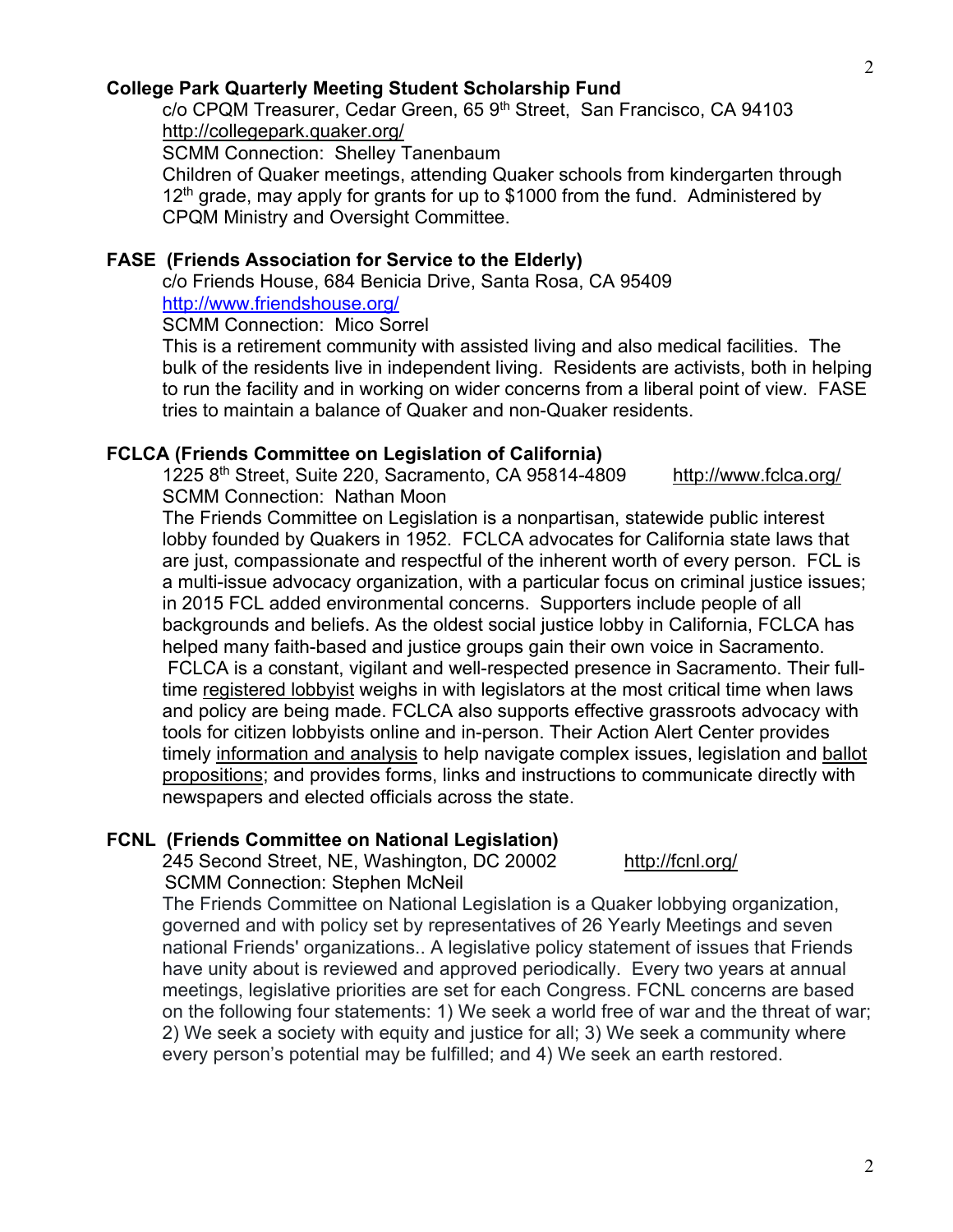#### **Friends House Moscow**

FHMSA, P.O. Box 60253, Palo Alto, CA 94306 http://friendshousemoscow.org/ SCMM Connection: Carl Anderson

 Friends House Moscow is an initiative of Friends worldwide which seeks to encourage spiritual growth and the development of a civil society based on mutual trust and community cooperation. We aim to provide a stable and visible presence in the face of rapidly changing conditions as we express the unique faith and practice of the Religious Society of Friends. We put this faith into action by working for social justice based on our fundamental belief in the presence of God in each individual. -- FHMSA (Friends House Moscow Support Association) is an organization in the US which facilitates support for FHM.

## **Friends Journal**

1216 Arch Street, Suite 2D, Philadelphia, PA 19107 http://www.friendsjournal.org/ SCMM Connection: Kathy Barnhart

Friends Journal is published by Friends Publishing Corporation. Our goal is to serve the Quaker community and the wider community of spiritual seekers through the publication of articles, poetry, letters, art, and news that convey the contemporary experience of Friends. The mission of Friends Journal is to communicate Quaker experience in order to connect and deepen spiritual lives.

## **FWCC (Friends World Committee for Consultation)**

1506 Race Street, Philadelphia, PA 19102 http://www.fwccworld.org/ SCMM Connection: Paul McCold

The purpose of FWCC is to encourage fellowship and understanding among all the branches of the Religious Society of Friends. FWCC organizes its work through its four section offices and the World Office. Their consultation extends to those of other faiths through work with the World Council of Churches, the Conference of Secretaries of the Christian World Communions, and participation in global ecumenical and interfaith work. Since 1948, FWCC has had "consultative" status with the United Nations and is responsible for the two Quaker UN Offices in Geneva and New York. FWCC continues to address regional and world issues by connecting and illuminating the work Friends do at all levels..

#### **Pacific Yearly Meeting Fund for Concerns**

c/o Ed Flowers, PYM Treasurer, PO Box 2692, Santa Rosa, CA 95405 https://www.pacificyearlymeeting.org/about/funding/ SCMM Connection: Ragni Larsen-Orta

The Fund for Concerns is available to assist Friends in the expression of individual leadings that arise from their spiritual, peace and social order concerns. It is not intended to underwrite organizations or committee projects. The Fund is overseen by the Ministry and Oversight Committee of PYM.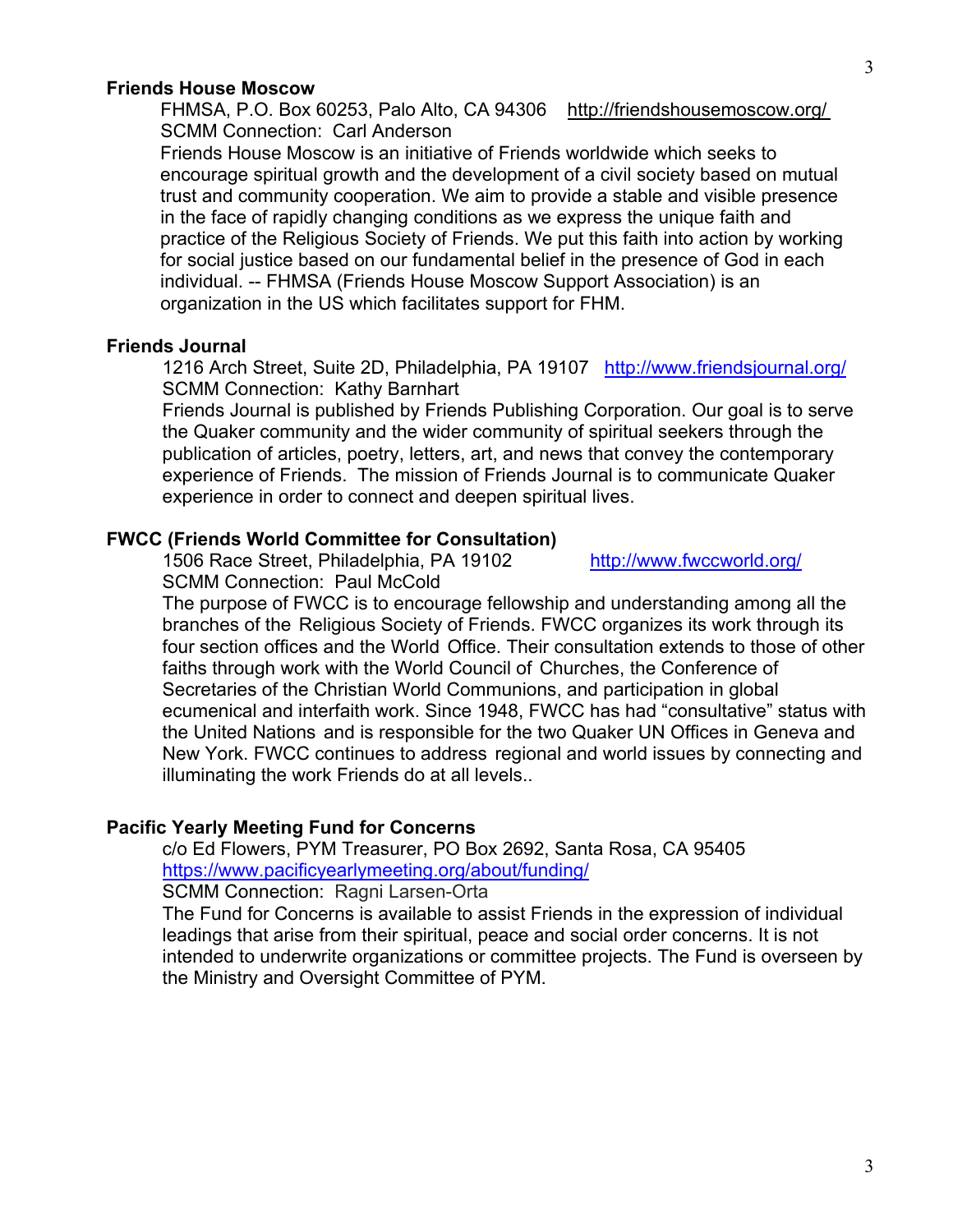#### **Quaker Bolivia Link**

2961 Caminito Niquel, San Diego, CA 92117 SCMM Connection: Barbara Tittle

Quaker Bolivia Link provides funding for small-scale economically sustainable projects among the people of the High Andes, where poverty is as acute as any in Latin America. Many projects are organized and run by groups of women and are typically funded with grants of under \$4,000. They are suggested, planned, and run by the Bolivians themselves.

#### **Quaker Earthcare Witness**

SCMM Connection: Shelley Tanenbaum

Quaker Earthcare Witness is a spiritually-centered movement of Quakers and likeminded people seeking ways to integrate concern for the environment with Friends' long-standing testimonies for simplicity, integrity, peace, community and equality. Together we can prevent further irreversible damage to the natural world, God's creation, through informed, spirit-led action on all ecological issues: climate change, pollution, toxic wastes, conservation, recycling, energy use, loss of species and habitats, loss of arable lands, population pressures, and eco-justice.

#### **QIF (Quaker Institute for the Future)**

# c/o Charles Blanchard, Treasurer, 526 Cornell Ave., Albany CA 94706 http://www.quakerinstitute.org/

SCMM Connection: Shelley Tanenbaum, Leonard Joy, Charlie Blanchard The mission of QIF is to advance a global future of inclusion, social and economic justice, and ecological well being through participatory research and discernment. QIF adds a Quaker voice to public discourse. It calls on Quaker experience and approaches that contribute to the advance of governance for the common good, and the promotion of values necessary for social and ecological well-being. QIF shares its work in various forms, including books, pamphlets, reports, newsletters, website, conferences, workshops and seminars.

#### **Sierra Friends Center**

 13075 Woolman Lane, Nevada City, CA 95959 http://woolman.org/ SCMM Connection: Cindy Trueblood, Joyce Samati

Woolman at Sierra Friends Center is a non-profit organization committed to stewarding diverse learning communities and educational programs, which weave together spirituality, peace, sustainability, and social action. For more information on current programs and activities at the 236-acre site in the Sierra foothills, visit woolman.org.

#### **Western Friend**

305 N. California Ave., Suite 203-B, Palo Alto, CA 94301 http://westernfriend.org/ SCMM Connection: Nancy Wilkinson

The mission of Western Friend is to support the spiritual life of Friends in the West. Western Friend is committed to helping Friends make connections within and across the three unprogrammed Yearly Meetings in the West, and is actively seeking ways to do that within the pages of the magazine, in other media, and through direct outreach to Friends. As a print publication that is struggling financially, we also recognize the need to be better stewards of our financial resources.

P.O. Box 6787, Albany, CA 94706 http://www.quakerearthcare.org/